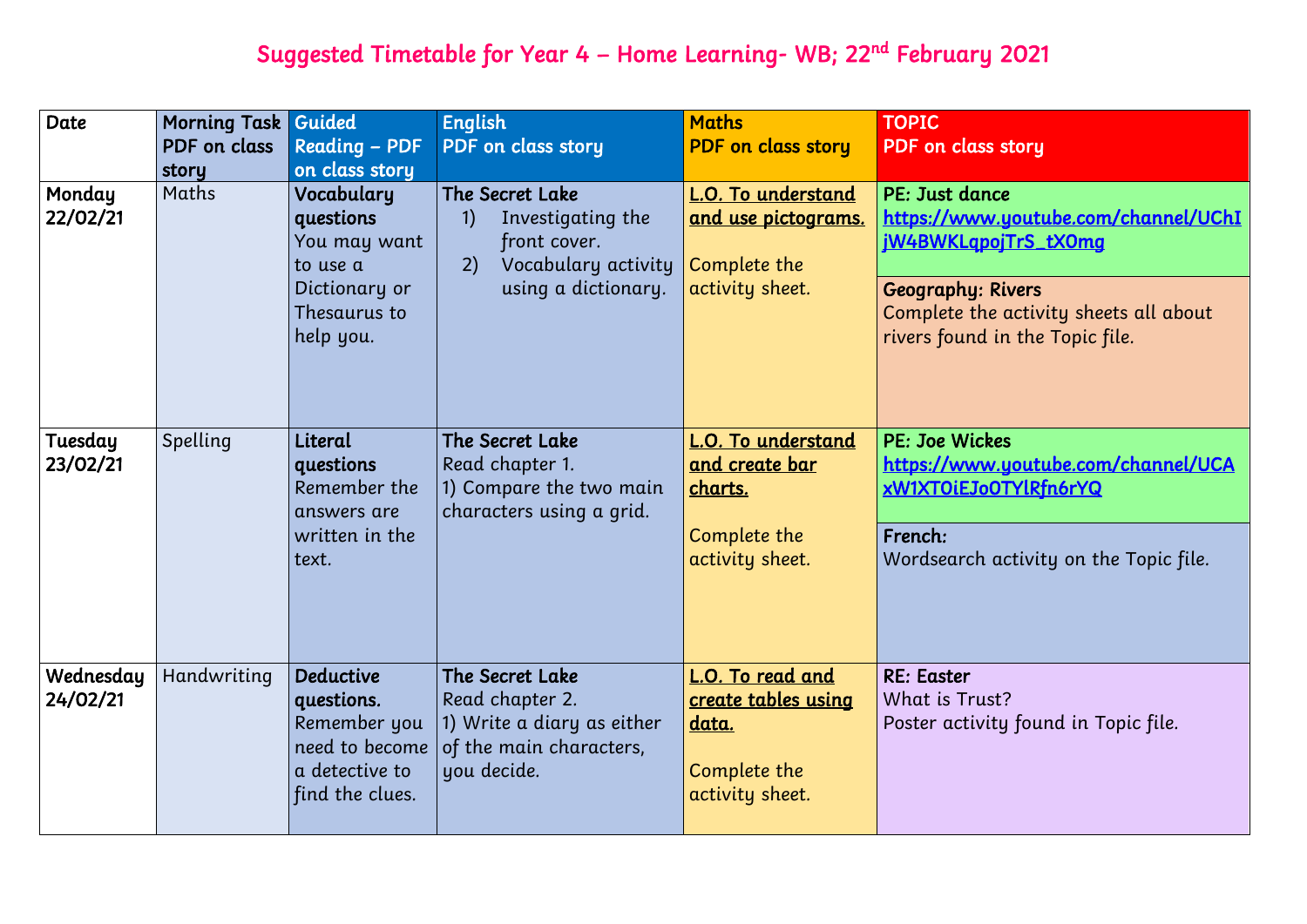## Suggested Timetable for Year 4 – Home Learning- WB; 22<sup>nd</sup> February 2021

| Thursday           | Thinking             | <b>Inference</b>                                                                                                                                                           | The Secret Lake                                                                                                              | L.O. To interpret                                                              | PE: Kidz bop                                                                                  |
|--------------------|----------------------|----------------------------------------------------------------------------------------------------------------------------------------------------------------------------|------------------------------------------------------------------------------------------------------------------------------|--------------------------------------------------------------------------------|-----------------------------------------------------------------------------------------------|
| 25/02/21           | Thursday<br>question | questions<br>Remember you<br>need to really<br>think about<br>these<br>questions-read<br>between the<br>lines.                                                             | Understanding<br>1)<br>vocabulary.<br>Read chapter 3.<br>2)<br>3)<br>Plan out the next<br>chapter using a<br>story mountain. | different charts.<br>Complete the<br>activity sheet.                           | https://www<br>MXYJDvYOA<br>Science: State<br>Complete the<br>you are unsu<br>online.         |
| Friday<br>26/02/21 | No activity          | Independent<br>reading<br>It doesn't have<br>to be your<br>reading book,<br>it could be a<br>poster or even<br>an instruction<br>manual. Find<br>something<br>different to | The Secret Lake<br>1) Write out the next<br>chapter of the story.                                                            | <u>L.O. To compare</u><br>different charts.<br>Complete the<br>activity sheet. | History: Anci<br>Have a go at<br>found in the<br>Computing:<br>Choose any c<br>websites to in |

<mark>w.youtube.com/channel/UCs</mark> hpaDZ4QRuqVA

tes of matter  $\mathbf{E}$  e sheet on the Topic page. If ure, have a little research

cient Egyptians t the different activities Topic file.

of the recommended improve your programming